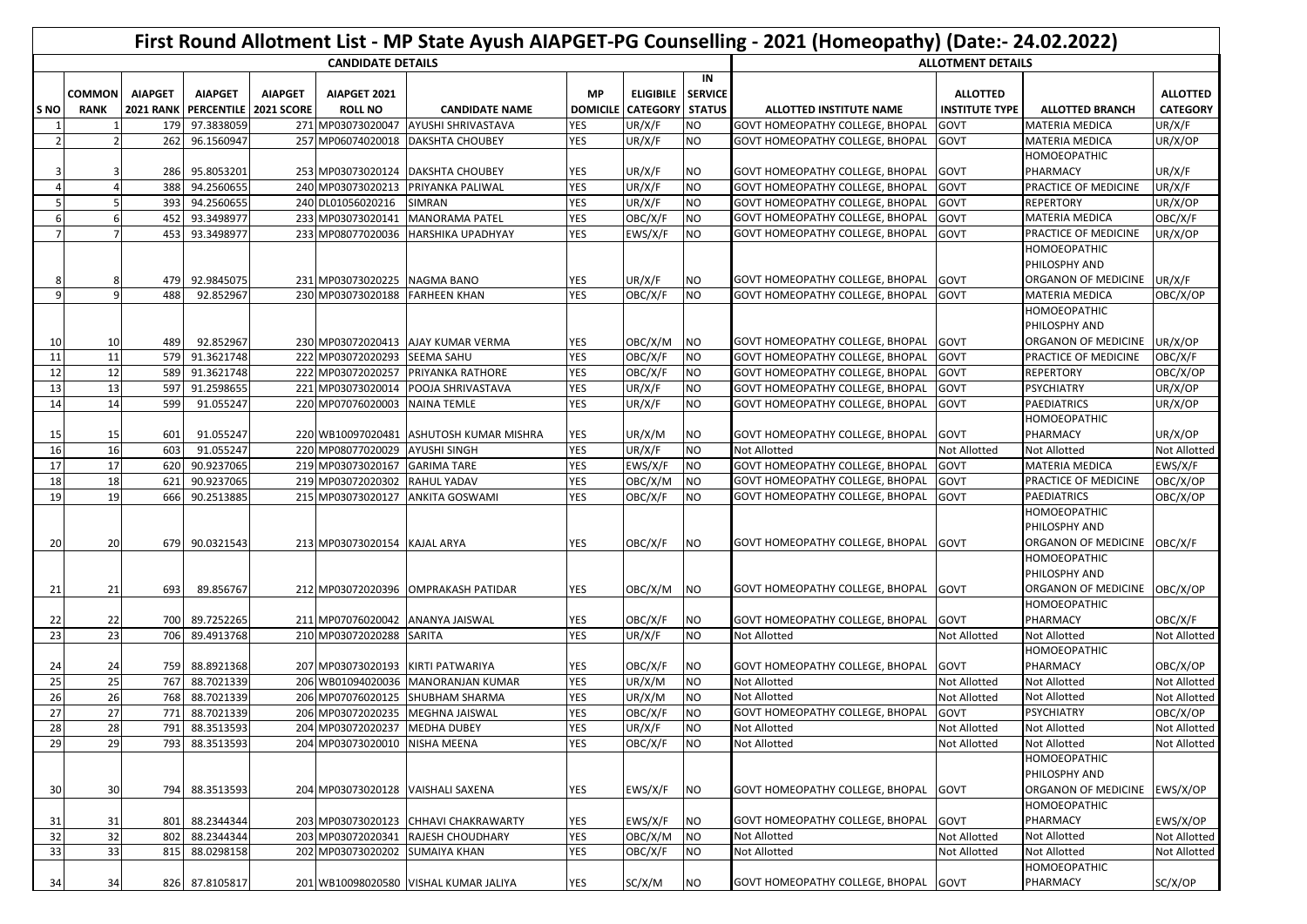|      |               |                  |                         |                | <b>CANDIDATE DETAILS</b>          |                                     |            |                          |                |                                 | <b>ALLOTMENT DETAILS</b> | <b>ALLOTTED BRANCH</b><br><b>MATERIA MEDICA</b><br><b>Not Allotted</b><br>Not Allotted<br><b>REPERTORY</b><br>Not Allotted<br>MATERIA MEDICA<br>Not Allotted<br>Not Allotted<br>PRACTICE OF MEDICINE<br>HOMOEOPATHIC<br>PHILOSPHY AND<br>ORGANON OF MEDICINE SC/X/OP<br><b>PAEDIATRICS</b><br>Not Allotted<br>Not Allotted<br>Not Allotted<br>Not Allotted<br>Not Allotted<br>Not Allotted<br><b>REPERTORY</b><br>Not Allotted<br>Not Allotted<br><b>REPERTORY</b><br>Not Allotted<br><b>Not Allotted</b><br>HOMOEOPATHIC<br>PHARMACY<br>Not Allotted<br>MATERIA MEDICA<br>Not Allotted<br>HOMOEOPATHIC<br>PHILOSPHY AND<br>ORGANON OF MEDICINE<br>Not Allotted<br>Not Allotted<br>Not Allotted<br>Not Allotted<br>Not Allotted<br>Not Allotted<br><b>Not Allotted</b><br><b>Not Allotted</b><br>Not Allotted |                     |
|------|---------------|------------------|-------------------------|----------------|-----------------------------------|-------------------------------------|------------|--------------------------|----------------|---------------------------------|--------------------------|---------------------------------------------------------------------------------------------------------------------------------------------------------------------------------------------------------------------------------------------------------------------------------------------------------------------------------------------------------------------------------------------------------------------------------------------------------------------------------------------------------------------------------------------------------------------------------------------------------------------------------------------------------------------------------------------------------------------------------------------------------------------------------------------------------------|---------------------|
|      |               |                  |                         |                |                                   |                                     |            |                          | IN             |                                 |                          |                                                                                                                                                                                                                                                                                                                                                                                                                                                                                                                                                                                                                                                                                                                                                                                                               |                     |
|      | <b>COMMON</b> | <b>AIAPGET</b>   | <b>AIAPGET</b>          | <b>AIAPGET</b> | AIAPGET 2021                      |                                     | <b>MP</b>  | <b>ELIGIBILE</b>         | <b>SERVICE</b> |                                 | <b>ALLOTTED</b>          |                                                                                                                                                                                                                                                                                                                                                                                                                                                                                                                                                                                                                                                                                                                                                                                                               | <b>ALLOTTED</b>     |
| S NO | <b>RANK</b>   | <b>2021 RANK</b> | PERCENTILE   2021 SCORE |                | <b>ROLL NO</b>                    | <b>CANDIDATE NAME</b>               |            | DOMICILE CATEGORY STATUS |                | <b>ALLOTTED INSTITUTE NAME</b>  | <b>INSTITUTE TYPE</b>    |                                                                                                                                                                                                                                                                                                                                                                                                                                                                                                                                                                                                                                                                                                                                                                                                               | <b>CATEGORY</b>     |
| 35   | 35            | 854              | 87.4305759              |                | 199 MP03073020147                 | <b>MENIKA PRAJAPATI</b>             | <b>YES</b> | SC/X/F                   | <b>NO</b>      | GOVT HOMEOPATHY COLLEGE, BHOPAL | GOVT                     |                                                                                                                                                                                                                                                                                                                                                                                                                                                                                                                                                                                                                                                                                                                                                                                                               | SC/X/F              |
| 36   | 36            | 875              | 87.0651856              |                | 198 MP07076020128                 | <b>CHITRANSH SHRIVASTAVA</b>        | YES        | UR/X/M                   | <b>NO</b>      | <b>Not Allotted</b>             | Not Allotted             |                                                                                                                                                                                                                                                                                                                                                                                                                                                                                                                                                                                                                                                                                                                                                                                                               | Not Allotted        |
| 37   | 37            | 879              | 87.0651856              |                | 198 MP07076020044                 | <b>RANU PATIDAR</b>                 | <b>YES</b> | OBC/X/F                  | <b>NO</b>      | Not Allotted                    | <b>Not Allotted</b>      |                                                                                                                                                                                                                                                                                                                                                                                                                                                                                                                                                                                                                                                                                                                                                                                                               | Not Allotted        |
| 38   | 38            | 907              | 86.6559486              |                | 196 MP03073020006                 | <b>ROOPALI SHARMA</b>               | <b>YES</b> | UR/H/F                   | <b>NO</b>      | GOVT HOMEOPATHY COLLEGE, BHOPAL | GOVT                     |                                                                                                                                                                                                                                                                                                                                                                                                                                                                                                                                                                                                                                                                                                                                                                                                               | UR/H/OP             |
| 39   | 39            | 914              | 86.3051739              |                | 195 MP03072020434                 | <b>AMOL SINGH KIRAR</b>             | YES        | OBC/X/M                  | <b>NO</b>      | <b>Not Allotted</b>             | <b>Not Allotted</b>      |                                                                                                                                                                                                                                                                                                                                                                                                                                                                                                                                                                                                                                                                                                                                                                                                               | Not Allotted        |
| 40   | 40            | 927              | 86.3051739              |                | 195 MP03072020295                 | <b>LAXMI VERMA</b>                  | <b>YES</b> | SC/X/F                   | <b>NO</b>      | GOVT HOMEOPATHY COLLEGE, BHOPAL | GOVT                     |                                                                                                                                                                                                                                                                                                                                                                                                                                                                                                                                                                                                                                                                                                                                                                                                               | SC/X/OP             |
| 41   | 41            | 928              | 86.3051739              |                | 195 MP03072020256                 | <b>UPASANA SINHA</b>                | YES        | UR/X/F                   | <b>NO</b>      | <b>Not Allotted</b>             | <b>Not Allotted</b>      |                                                                                                                                                                                                                                                                                                                                                                                                                                                                                                                                                                                                                                                                                                                                                                                                               | Not Allotted        |
| 42   | 42            | 948              | 86.0567086              |                | 194 MP06074020002                 | POONAM SHARMA                       | YES        | UR/X/F                   | <b>NO</b>      | <b>Not Allotted</b>             | Not Allotted             |                                                                                                                                                                                                                                                                                                                                                                                                                                                                                                                                                                                                                                                                                                                                                                                                               | Not Allotted        |
| 43   | 43            | 961              | 85.8959369              |                | 193 MP03073020221                 | <b>PRAGYA DHAKAD</b>                | YES        | SC/X/F                   | <b>NO</b>      | GOVT HOMEOPATHY COLLEGE, BHOPAL | GOVT                     |                                                                                                                                                                                                                                                                                                                                                                                                                                                                                                                                                                                                                                                                                                                                                                                                               | SC/X/OP             |
|      |               |                  |                         |                |                                   |                                     |            |                          |                |                                 |                          |                                                                                                                                                                                                                                                                                                                                                                                                                                                                                                                                                                                                                                                                                                                                                                                                               |                     |
|      |               |                  |                         |                |                                   |                                     |            |                          |                |                                 |                          |                                                                                                                                                                                                                                                                                                                                                                                                                                                                                                                                                                                                                                                                                                                                                                                                               |                     |
| 44   | 44            | 1022             | 84.8143818              |                |                                   | 190 MP03073020031 SHIVANGI PARIHAR  | YES        | SC/X/F                   | <b>NO</b>      | GOVT HOMEOPATHY COLLEGE, BHOPAL | GOVT                     |                                                                                                                                                                                                                                                                                                                                                                                                                                                                                                                                                                                                                                                                                                                                                                                                               |                     |
| 45   | 45            | 1026             | 84.8143818              |                | 190 MP03073020133                 | <b>PREETI RAI</b>                   | YES        | EWS/X/F                  | <b>NO</b>      | GOVT HOMEOPATHY COLLEGE, BHOPAL | GOVT                     |                                                                                                                                                                                                                                                                                                                                                                                                                                                                                                                                                                                                                                                                                                                                                                                                               | EWS/X/OP            |
| 46   | 46            | 1049             | 84.3905291              |                | 189 MP03072020255                 | <b>PRINCI FATTA</b>                 | YES        | UR/X/F                   | <b>NO</b>      | <b>Not Allotted</b>             | <b>Not Allotted</b>      |                                                                                                                                                                                                                                                                                                                                                                                                                                                                                                                                                                                                                                                                                                                                                                                                               | Not Allotted        |
| 47   | 47            | 1054             | 84.3905291              |                | 189 MP08077020037                 | <b>RUCHI PATEL</b>                  | <b>YES</b> | UR/X/F                   | <b>NO</b>      | Not Allotted                    | <b>Not Allotted</b>      |                                                                                                                                                                                                                                                                                                                                                                                                                                                                                                                                                                                                                                                                                                                                                                                                               | Not Allotted        |
| 48   | 48            | 1057             | 84.3905291              |                | 189 MP03072020404                 | <b>SACHIN PATIDAR</b>               | YES        | OBC/X/M                  | <b>NO</b>      | <b>Not Allotted</b>             | <b>Not Allotted</b>      |                                                                                                                                                                                                                                                                                                                                                                                                                                                                                                                                                                                                                                                                                                                                                                                                               | Not Allotted        |
| 49   | 49            | 1081             | 84.1274481              |                | 188 MP08077020013                 | <b>SUMAN MAHAWAR</b>                | YES        | UR/X/F                   | <b>NO</b>      | <b>Not Allotted</b>             | Not Allotted             |                                                                                                                                                                                                                                                                                                                                                                                                                                                                                                                                                                                                                                                                                                                                                                                                               | Not Allotted        |
| 50   | 50            | 1088             | 83.8497515              |                | 187 MP03073020216                 | <b>NOSHEEN</b>                      | <b>YES</b> | UR/X/F                   | <b>NO</b>      | Not Allotted                    | <b>Not Allotted</b>      |                                                                                                                                                                                                                                                                                                                                                                                                                                                                                                                                                                                                                                                                                                                                                                                                               | Not Allotted        |
| 51   | 51            | 1142             | 83.2066647              |                | 185 MP03073020182                 | <b>ADITI TIWARI</b>                 | YES        | UR/X/F                   | <b>NO</b>      | <b>Not Allotted</b>             | <b>Not Allotted</b>      |                                                                                                                                                                                                                                                                                                                                                                                                                                                                                                                                                                                                                                                                                                                                                                                                               | Not Allotted        |
| 52   | 52            | 1146             | 83.2066647              |                | 185 MP03072020242                 | SHIVANI DHOKE                       | YES        | SC/X/F                   | <b>NO</b>      | GOVT HOMEOPATHY COLLEGE, BHOPAL | GOVT                     |                                                                                                                                                                                                                                                                                                                                                                                                                                                                                                                                                                                                                                                                                                                                                                                                               | SC/X/F              |
| 53   | 53            | 1156             | 82.972815               |                | 184 MR17132020008                 | <b>SHWETA THAKRE</b>                | YES        | OBC/X/F                  | <b>NO</b>      | Not Allotted                    | <b>Not Allotted</b>      |                                                                                                                                                                                                                                                                                                                                                                                                                                                                                                                                                                                                                                                                                                                                                                                                               | Not Allotted        |
| 54   | 54            | 1182             | 82.6220403              |                | 183 MP03072020393                 | <b>SHASHANK JAIN</b>                | YES        | EWS/X/M                  | <b>NO</b>      | <b>Not Allotted</b>             | <b>Not Allotted</b>      |                                                                                                                                                                                                                                                                                                                                                                                                                                                                                                                                                                                                                                                                                                                                                                                                               | Not Allotted        |
| 55   | 55            | 1205             | 82.2128033              |                | 182 MP07076020023                 | PARIDHI PARMAR                      | <b>YES</b> | SC/X/F                   | <b>NO</b>      | GOVT HOMEOPATHY COLLEGE, BHOPAL | GOVT                     |                                                                                                                                                                                                                                                                                                                                                                                                                                                                                                                                                                                                                                                                                                                                                                                                               | SC/X/OP             |
| 56   | 56            | 1209             | 82.2128033              |                | 182 MP03073020029                 | NIKITA KALWANI                      | <b>YES</b> | UR/X/F                   | <b>NO</b>      | Not Allotted                    | <b>Not Allotted</b>      |                                                                                                                                                                                                                                                                                                                                                                                                                                                                                                                                                                                                                                                                                                                                                                                                               | Not Allotted        |
| 57   | 57            | 1227             | 81.9204911              |                | 181 MP06074020039                 | <b>PRACHI GUPTA</b>                 | <b>YES</b> | UR/X/F                   | <b>NO</b>      | <b>Not Allotted</b>             | <b>Not Allotted</b>      |                                                                                                                                                                                                                                                                                                                                                                                                                                                                                                                                                                                                                                                                                                                                                                                                               | Not Allotted        |
|      |               |                  |                         |                |                                   |                                     |            |                          |                |                                 |                          |                                                                                                                                                                                                                                                                                                                                                                                                                                                                                                                                                                                                                                                                                                                                                                                                               |                     |
| 58   | 58            | 1251             | 81.6281789              |                | 180 MP03073020061                 | <b>USHA DHURVE</b>                  | YES        | ST/X/F                   | <b>NO</b>      | GOVT HOMEOPATHY COLLEGE, BHOPAL | GOVT                     |                                                                                                                                                                                                                                                                                                                                                                                                                                                                                                                                                                                                                                                                                                                                                                                                               | ST/X/OP             |
| 59   | 59            | 1268             | 81.3504823              |                | 179 MP03073020180                 | <b>SHREYA SINGH</b>                 | <b>YES</b> | UR/X/F                   | <b>NO</b>      | <b>Not Allotted</b>             | <b>Not Allotted</b>      |                                                                                                                                                                                                                                                                                                                                                                                                                                                                                                                                                                                                                                                                                                                                                                                                               | Not Allotted        |
|      |               |                  |                         |                |                                   |                                     |            |                          |                | R.K.D.F HOMEOPATHIC CHIKITSA    |                          |                                                                                                                                                                                                                                                                                                                                                                                                                                                                                                                                                                                                                                                                                                                                                                                                               |                     |
| 60   | 60            | 1286             | 80.912014               |                | 178 MP03072020239                 | RIDA ANJUM KHAN                     | YES        | EWS/X/F                  | <b>NO</b>      | MAHAVIDYALAY BHOPAL             | <b>PRIVATE</b>           |                                                                                                                                                                                                                                                                                                                                                                                                                                                                                                                                                                                                                                                                                                                                                                                                               | EWS/X/F             |
| 61   | 61            | 1289             | 80.912014               |                | 178 MP03073020058                 | <b>SABA MANSOORI</b>                | <b>YES</b> | OBC/X/F                  | <b>NO</b>      | <b>Not Allotted</b>             | <b>Not Allotted</b>      |                                                                                                                                                                                                                                                                                                                                                                                                                                                                                                                                                                                                                                                                                                                                                                                                               | <b>Not Allotted</b> |
|      |               |                  |                         |                |                                   |                                     |            |                          |                |                                 |                          |                                                                                                                                                                                                                                                                                                                                                                                                                                                                                                                                                                                                                                                                                                                                                                                                               |                     |
|      |               |                  |                         |                |                                   |                                     |            |                          |                | R.K.D.F HOMEOPATHIC CHIKITSA    |                          |                                                                                                                                                                                                                                                                                                                                                                                                                                                                                                                                                                                                                                                                                                                                                                                                               |                     |
| 62   | 62            | 1329             | 80.3273897              |                | 176 MP07076020031 AYUSHI TRIPATHI |                                     | <b>YES</b> | UR/X/F                   | <b>NO</b>      | MAHAVIDYALAY BHOPAL             | <b>PRIVATE</b>           |                                                                                                                                                                                                                                                                                                                                                                                                                                                                                                                                                                                                                                                                                                                                                                                                               | UR/X/F              |
| 63   | 63            | 1339             | 80.3273897              |                |                                   | 176 MP03073020164 NAMRATA THAKUR    | YES        | OBC/X/F                  | <b>NO</b>      | <b>Not Allotted</b>             | <b>Not Allotted</b>      |                                                                                                                                                                                                                                                                                                                                                                                                                                                                                                                                                                                                                                                                                                                                                                                                               | Not Allotted        |
| 64   | 64            | 1345             | 80.3273897              |                | 176 RJ07091020002                 | <b>VAISHALI VYAS</b>                | NO         | UR/X/F                   | <b>NO</b>      | Not Allotted                    | <b>Not Allotted</b>      |                                                                                                                                                                                                                                                                                                                                                                                                                                                                                                                                                                                                                                                                                                                                                                                                               | Not Allotted        |
| 65   | 65            | 1349             | 80.0058462              |                | 175 UP15010020025                 | <b>SANGEETA GUPTA</b>               | YES        | EWS/X/F                  | <b>NO</b>      | <b>Not Allotted</b>             | <b>Not Allotted</b>      |                                                                                                                                                                                                                                                                                                                                                                                                                                                                                                                                                                                                                                                                                                                                                                                                               | Not Allotted        |
| 66   | 66            | 1359             | 80.0058462              |                | 175 MP03072020350                 | <b>SHIVAM BELE</b>                  | YES        | OBC/X/M                  | <b>NO</b>      | <b>Not Allotted</b>             | <b>Not Allotted</b>      |                                                                                                                                                                                                                                                                                                                                                                                                                                                                                                                                                                                                                                                                                                                                                                                                               | Not Allotted        |
| 67   | 67            | 1428             | 79.0266004              |                | 172 MP03073020096                 | <b>SUBHI JAIN</b>                   | YES        | EWS/X/F                  | <b>NO</b>      | Not Allotted                    | <b>Not Allotted</b>      |                                                                                                                                                                                                                                                                                                                                                                                                                                                                                                                                                                                                                                                                                                                                                                                                               | Not Allotted        |
| 68   | 68            | 1442             | 78.6904414              |                |                                   | 171 MP07076020097 PRIYANKA KOURAV   | YES        | OBC/X/F                  | <b>NO</b>      | <b>Not Allotted</b>             | <b>Not Allotted</b>      |                                                                                                                                                                                                                                                                                                                                                                                                                                                                                                                                                                                                                                                                                                                                                                                                               | Not Allotted        |
| 69   | 69            |                  | 1449 78.6904414         |                | 171 MP03072020262 ANJU THAKUR     |                                     | <b>YES</b> | EWS/X/F                  | <b>NO</b>      | <b>Not Allotted</b>             | <b>Not Allotted</b>      |                                                                                                                                                                                                                                                                                                                                                                                                                                                                                                                                                                                                                                                                                                                                                                                                               | Not Allotted        |
| 70   | 70            |                  | 1451 78.6904414         |                | 171 MP03073020201 RABAEL TARIQ    |                                     | YES        | U R/X/F                  | <b>NO</b>      | <b>Not Allotted</b>             | Not Allotted             |                                                                                                                                                                                                                                                                                                                                                                                                                                                                                                                                                                                                                                                                                                                                                                                                               | Not Allotted        |
| 71   | 71            | 1453             | 78.6904414              |                | 171 MP07076020022 DIKHSA UDENIYA  |                                     | <b>YES</b> | EWS/X/F                  | <b>NO</b>      | Not Allotted                    | Not Allotted             |                                                                                                                                                                                                                                                                                                                                                                                                                                                                                                                                                                                                                                                                                                                                                                                                               | Not Allotted        |
| 72   | 72            | 1473             | 78.2519731              |                | 170 MP08077020035                 | POOJA AHIRWAR                       | YES        | SC/X/F                   | <b>NO</b>      | Not Allotted                    | Not Allotted             | Not Allotted                                                                                                                                                                                                                                                                                                                                                                                                                                                                                                                                                                                                                                                                                                                                                                                                  | Not Allotted        |
| 73   | 73            | 1480             | 78.2519731              |                | 170 MP03073020023 SHUBHI JAIN     |                                     | YES        | EWS/X/F                  | <b>NO</b>      | Not Allotted                    | <b>Not Allotted</b>      | Not Allotted                                                                                                                                                                                                                                                                                                                                                                                                                                                                                                                                                                                                                                                                                                                                                                                                  | Not Allotted        |
|      |               |                  |                         |                |                                   |                                     |            |                          |                | DISTRICT HOMOEOPATHIC MEDICAL   |                          |                                                                                                                                                                                                                                                                                                                                                                                                                                                                                                                                                                                                                                                                                                                                                                                                               |                     |
| 74   | 74            |                  | 1501 78.0035077         |                |                                   | 169 MR22148020597 ASHUTOSH TRIPATHI | YES        | UR/X/M                   | <b>NO</b>      | <b>COLLEGE RATLAM</b>           | <b>PRIVATE</b>           | PRACTICE OF MEDICINE                                                                                                                                                                                                                                                                                                                                                                                                                                                                                                                                                                                                                                                                                                                                                                                          | UR/X/OP             |
|      |               |                  |                         |                |                                   |                                     |            |                          |                | R.K.D.F HOMEOPATHIC CHIKITSA    |                          |                                                                                                                                                                                                                                                                                                                                                                                                                                                                                                                                                                                                                                                                                                                                                                                                               |                     |
| 75   | 75            |                  | 1519 77.6527331         |                | 168 MP07076020041 VANDITA SATHE   |                                     | YES        | UR/X/F                   | <b>NO</b>      | MAHAVIDYALAY BHOPAL             | PRIVATE                  | MATERIA MEDICA                                                                                                                                                                                                                                                                                                                                                                                                                                                                                                                                                                                                                                                                                                                                                                                                | UR/X/F              |
| 76   | 76            | 1525             | 77.6527331              |                | 168 MP07076020005 AYUSHI JAIN     |                                     | <b>YES</b> | UR/X/F                   | <b>NO</b>      | <b>Not Allotted</b>             | Not Allotted             | Not Allotted                                                                                                                                                                                                                                                                                                                                                                                                                                                                                                                                                                                                                                                                                                                                                                                                  | Not Allotted        |
| 77   | 77            | 1546             | 77.2727273              |                |                                   | 167 MP07076020102 SHIVANI PATIDAR   | <b>YES</b> | OBC/X/F                  | <b>NO</b>      | Not Allotted                    | <b>Not Allotted</b>      | Not Allotted                                                                                                                                                                                                                                                                                                                                                                                                                                                                                                                                                                                                                                                                                                                                                                                                  | Not Allotted        |
| 78   | 78            |                  | 1560 77.0096463         |                | 166 MP03073020135 KHUSHBOO ALI    |                                     | YES        | OBC/X/F                  | <b>NO</b>      | Not Allotted                    | Not Allotted             | Not Allotted                                                                                                                                                                                                                                                                                                                                                                                                                                                                                                                                                                                                                                                                                                                                                                                                  | Not Allotted        |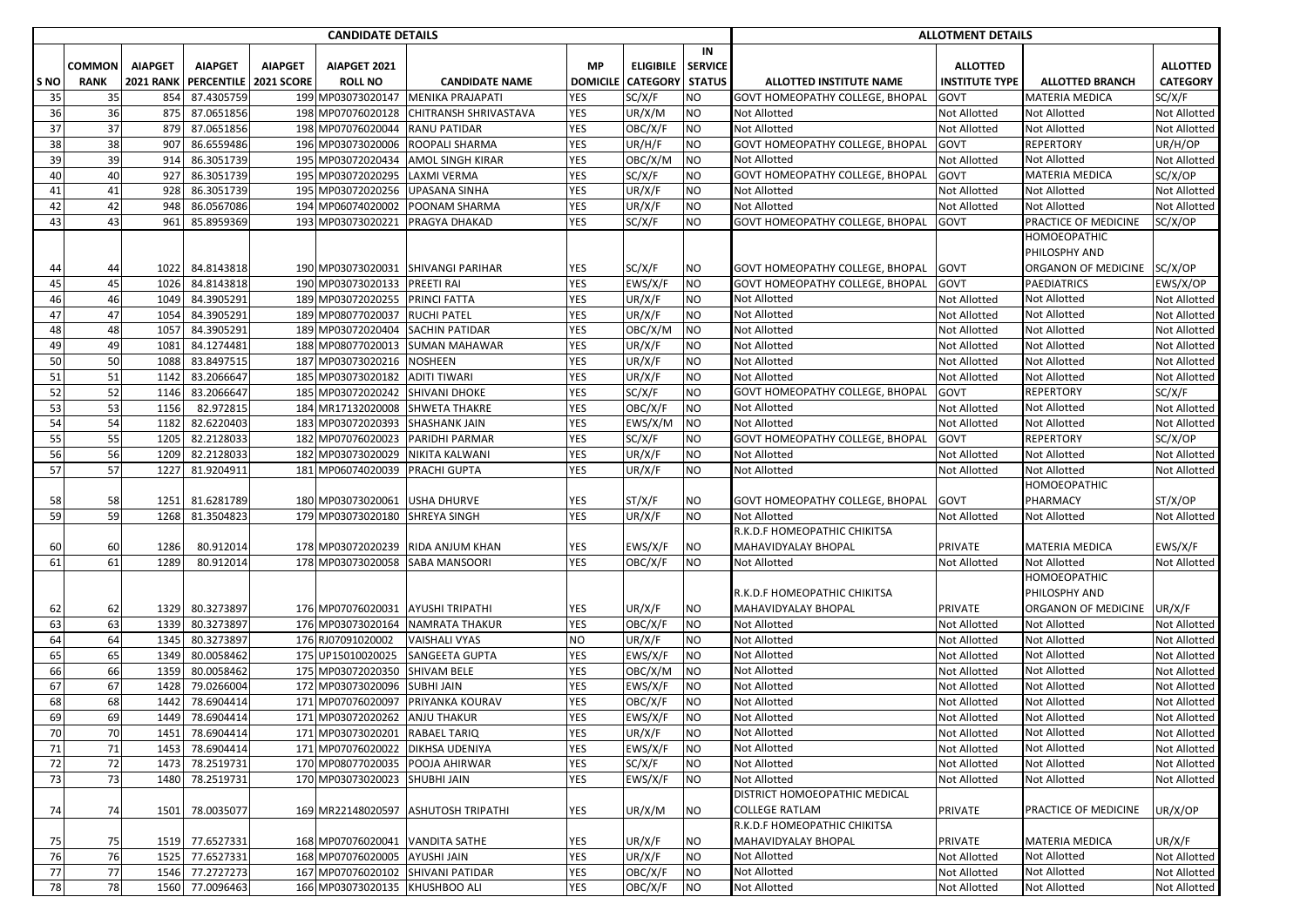|            |             |                  |                         |                | <b>CANDIDATE DETAILS</b>       |                                         |            |                            |                 |                                            | <b>ALLOTMENT DETAILS</b>     |                                            |                              |
|------------|-------------|------------------|-------------------------|----------------|--------------------------------|-----------------------------------------|------------|----------------------------|-----------------|--------------------------------------------|------------------------------|--------------------------------------------|------------------------------|
|            |             |                  |                         |                |                                |                                         |            |                            | IN              |                                            |                              |                                            |                              |
|            | COMMON      | <b>AIAPGET</b>   | <b>AIAPGET</b>          | <b>AIAPGET</b> | AIAPGET 2021                   |                                         | MP         | <b>ELIGIBILE</b>           | <b>SERVICE</b>  |                                            | <b>ALLOTTED</b>              |                                            | <b>ALLOTTED</b>              |
| ls NO      | <b>RANK</b> | <b>2021 RANK</b> | PERCENTILE   2021 SCORE |                | <b>ROLL NO</b>                 | <b>CANDIDATE NAME</b>                   |            | <b>DOMICILE   CATEGORY</b> | <b>STATUS</b>   | <b>ALLOTTED INSTITUTE NAME</b>             | <b>INSTITUTE TYPE</b>        | <b>ALLOTTED BRANCH</b>                     | <b>CATEGORY</b>              |
|            |             |                  |                         |                |                                |                                         |            |                            |                 | DISTRICT HOMOEOPATHIC MEDICAL              |                              |                                            |                              |
| 79         | 79          | 1577             | 76.4396375              |                | 165 MP03073020210              | <b>KEYARANI HALDAR</b>                  | YES        | UR/X/F                     | ΝO              | <b>COLLEGE RATLAM</b>                      | <b>PRIVATE</b>               | <b>MATERIA MEDICA</b>                      | UR/X/OP                      |
| 80         | 80          | 1626             | 76.0304005              |                | 164 MP06074020030              | <b>AAKANKSHA GUPTA</b>                  | <b>YES</b> | EWS/X/F                    | <b>NO</b>       | <b>Not Allotted</b>                        | Not Allotted                 | <b>Not Allotted</b>                        | Not Allotted                 |
| 81         | 81          | 1644             | 75.6796258              |                | 163 UP10015020018              | MD REZAUL MOIN                          | YES        | INUR/X/M                   | <b>YES</b>      | <b>GOVT HOMEOPATHY COLLEGE, BHOPAL</b>     | GOVT                         | <b>MATERIA MEDICA</b>                      | INUR/X/OP                    |
|            |             |                  |                         |                |                                |                                         |            |                            |                 |                                            |                              | HOMOEOPATHIC                               |                              |
|            |             |                  |                         |                |                                |                                         |            |                            |                 |                                            |                              | PHILOSPHY AND                              |                              |
| 82         | 82          | 1663             | 75.6796258              |                | 163 MP03072020263              | <b>MITHLESH DHURVEY</b>                 | YES        | ST/X/F                     | ΝO              | <b>GOVT HOMEOPATHY COLLEGE, BHOPAL</b>     | GOVT                         | ORGANON OF MEDICINE                        | ST/X/F                       |
|            |             |                  |                         |                |                                |                                         |            |                            |                 | DISTRICT HOMOEOPATHIC MEDICAL              |                              |                                            |                              |
| 83         | 83          | 1682             | 75.2557732              |                | 162 MP03072020243              | <b>PRAGATI SAHU</b>                     | YES        | OBC/X/F                    | NO              | <b>COLLEGE RATLAM</b>                      | PRIVATE                      | PRACTICE OF MEDICINE                       | OBC/X/OP                     |
|            |             |                  |                         |                |                                |                                         |            |                            |                 | R.K.D.F HOMEOPATHIC CHIKITSA               |                              |                                            |                              |
| 84         | 84          | 1702             | 75.0219234              |                | 161 MP03073020126              | <b>CHINNA SOLANKI</b>                   | YES        | UR/X/F                     | NO              | MAHAVIDYALAY BHOPAL                        | PRIVATE                      | PRACTICE OF MEDICINE                       | UR/X/OP                      |
| 85         | 85          | 1711             | 74.4665303              |                | 160 MP03072020298              | <b>DEEPIKA PARSAI</b>                   | <b>YES</b> | EWS/X/F                    | <b>NO</b>       | <b>Not Allotted</b>                        | Not Allotted                 | <b>Not Allotted</b>                        | Not Allotted                 |
| 86         | 86          | 1723             | 74.4665303              |                | 160 MP03072020327              | <b>RAHUL TIWARI</b>                     | YES        | EWS/X/M                    | NO.             | <b>Not Allotted</b>                        | Not Allotted                 | <b>Not Allotted</b>                        | Not Allotted                 |
| 87         | 87          | 1724             | 74.4665303              |                | 160 MP03073020184              | <b>TANU BHARGAVA</b>                    | YES        | UR/X/F                     | <b>NO</b>       | <b>Not Allotted</b>                        | Not Allotted                 | Not Allotted                               | Not Allotted                 |
| 88         | 88          | 1757             | 74.0719088              |                | 159 MP03072020294              | <b>MALA NAYAL</b>                       | <b>YES</b> | EWS/X/F                    | <b>NO</b>       | <b>Not Allotted</b>                        | Not Allotted                 | <b>Not Allotted</b>                        | Not Allotted                 |
| 89         | 89          | 1782             | 73.7795966              |                | 158 UP11016020082              | <b>RICHA SHUKLA</b>                     | YES        | UR/X/F                     | NO.             | Not Allotted                               | Not Allotted                 | <b>Not Allotted</b>                        | Not Allotted                 |
| 90         | 90          | 1835             | 73.1072786              |                | 156 MP03073020021              | <b>ASHA SHANKWAR</b>                    | YES        | SC/X/F                     | <b>NO</b>       | <b>Not Allotted</b>                        | Not Allotted                 | Not Allotted                               | Not Allotted                 |
| 91         | 91          | 1872             | 72.6249635              |                | 155 MP07076020056              | PRIYA MISHRA                            | <b>YES</b> | UR/X/F                     | NO              | <b>Not Allotted</b>                        | Not Allotted                 | <b>Not Allotted</b>                        | Not Allotted                 |
|            |             |                  |                         |                |                                |                                         |            |                            |                 | DISTRICT HOMOEOPATHIC MEDICAL              |                              |                                            |                              |
| 92         | 92          | 1917             | 71.9380298              |                | 153 MP07076020036 DIVYA BHATI  |                                         | YES        | OBC/X/F                    | NO              | COLLEGE RATLAM                             | <b>PRIVATE</b>               | <b>MATERIA MEDICA</b>                      | OBC/X/OP                     |
|            |             |                  |                         |                |                                |                                         |            |                            |                 |                                            |                              | HOMOEOPATHIC                               |                              |
|            |             |                  |                         |                |                                |                                         |            |                            |                 |                                            |                              | PHILOSPHY AND                              |                              |
| 93         | 93          | 1944             | 71.1926337              |                | 151 MP08077020033              | <b>DR.SURBHI SHARANGPURE</b>            | YES        | INOBC/X/F YES              |                 | <b>GOVT HOMEOPATHY COLLEGE, BHOPAL</b>     | <b>GOVT</b>                  | ORGANON OF MEDICINE                        | INUR/X/OP                    |
| 94         | 94          | 1954             | 71.1926337              |                | 151 MP06074020021              | <b>CHANDRIKA SAXENA</b>                 | <b>YES</b> | EWS/X/F                    | NO.             | <b>Not Allotted</b>                        | Not Allotted                 | <b>Not Allotted</b>                        | Not Allotted                 |
| 95         | 95          | 1955             | 71.1926337              |                | 151 MP07076020057              | <b>DIKSHA NAGAR</b>                     | YES        | OBC/X/F                    | NO              | <b>Not Allotted</b>                        | Not Allotted                 | <b>Not Allotted</b>                        | Not Allotted                 |
| 96         | 96          | 1960             | 71.1926337              |                | 151 DL01057020431              | KHYATI CHAUHAN                          | <b>NO</b>  | UR/X/F                     | NO              | <b>Not Allotted</b>                        | Not Allotted                 | <b>Not Allotted</b>                        | Not Allotted                 |
| 97         | 98          | 1993             | 70.6518562              |                | 150 MP08077020048              | <b>PRIYA TIWARI</b>                     | <b>YES</b> | UR/X/F                     | NO              | <b>Not Allotted</b>                        | Not Allotted                 | <b>Not Allotted</b>                        | Not Allotted                 |
| 98         | 99          | 2030             | 70.1987723              |                | 149 MP03072020385              | <b>PRASHANT SAHU</b>                    | YES        | OBC/X/M                    | <b>NO</b>       | Not Allotted                               | Not Allotted                 | <b>Not Allotted</b>                        | Not Allotted                 |
| 99         | 100         | 2041             | 69.9795381              |                | 148 MP03073020134              | SHRASTI ASATI                           | <b>YES</b> | EWS/X/F                    | <b>NO</b>       | Not Allotted                               | Not Allotted                 | Not Allotted                               | Not Allotted                 |
| 100        | 101         | 2046             | 69.9795381              |                | 148 MR16130020006              | YOGITA RATHI                            | <b>YES</b> | EWS/X/F                    | <b>NO</b>       | Not Allotted                               | Not Allotted                 | <b>Not Allotted</b>                        | Not Allotted                 |
| 101        | 102         | 2048             | 69.9795381              |                | 148 MP07076020115              | <b>SANJAY PIPLIYA</b>                   | YES        | OBC/X/M                    | NO.             | <b>Not Allotted</b>                        | Not Allotted                 | <b>Not Allotted</b>                        | Not Allotted                 |
|            |             |                  |                         |                |                                |                                         |            |                            |                 | R.K.D.F HOMEOPATHIC CHIKITSA               |                              |                                            |                              |
| 102        | 103         | 2066             | 69.5995323              |                | 147 MP07076020086              | <b>PRITI PATIDAR</b>                    | <b>YES</b> | OBC/X/F                    | NO              | MAHAVIDYALAY BHOPAL                        | PRIVATE                      | PRACTICE OF MEDICINE                       | OBC/X/F                      |
| 103        | 105         | 2126             | 68.5764396              |                | 145 MP07076020162              | PRAMOD KUMAR                            | <b>YES</b> | INSC/X/M                   | YES             | GOVT HOMEOPATHY COLLEGE, BHOPAL            | GOVT                         | <b>MATERIA MEDICA</b>                      | INSC/X/OP                    |
| 104        | 106         | 2133             | 68.5764396              |                | 145 MP07076020020              | <b>NEHA JAIN</b><br>KAUSHAL SHRIVASTAVA | YES        | UR/X/F                     | NO<br><b>NO</b> | <b>Not Allotted</b>                        | Not Allotted                 | <b>Not Allotted</b><br><b>Not Allotted</b> | Not Allotted                 |
| 105        | 108         | 2289             | 66.1210172              |                | 139 MP03072020351              |                                         | YES        | EWS/X/M                    |                 | <b>Not Allotted</b>                        | Not Allotted                 |                                            | Not Allotted                 |
| 106        | 109         | 2347             | 65.3902368              |                | 137 MP07076020048              | RADHIKA TRIVEDI                         | YES        | EWS/X/F                    | NO              | <b>Not Allotted</b><br><b>Not Allotted</b> | Not Allotted                 | Not Allotted                               | Not Allotted                 |
| 107        | 110         | 2410             | 64.2648348              |                | 135 MP03073020063              | <b>MEGHA KAITHWAL</b>                   | YES        | SC/X/F                     | NO.             | R.K.D.F HOMEOPATHIC CHIKITSA               | Not Allotted                 | <b>Not Allotted</b>                        | Not Allotted                 |
|            | 111         | 2416             | 64.2648348              |                | 135 MP03072020270              | <b>NIMITA JAIN</b>                      | YES        | EWS/X/F                    | NO              | MAHAVIDYALAY BHOPAL                        | PRIVATE                      | <b>PAEDIATRICS</b>                         | UR/X/OP                      |
| 108<br>109 | 112         |                  | 2448 64.0017539         |                |                                | 134 MP03072020433 KAMLESH KUMAR SAKET   | <b>YES</b> | SC/X/M                     | <b>NO</b>       | <b>Not Allotted</b>                        | Not Allotted                 | <b>Not Allotted</b>                        |                              |
| 110        | 115         | 2531             | 62.613271               |                | 131 MP03073020056 GEETA SINHA  |                                         | <b>YES</b> | INSC/X/F                   | <b>YES</b>      | GOVT HOMEOPATHY COLLEGE, BHOPAL            | GOVT                         | <b>REPERTORY</b>                           | Not Allotted<br>INSC/X/F     |
|            |             | 2554             |                         |                | 131 MP03073020019              |                                         | <b>YES</b> | OBC/X/F                    |                 |                                            |                              |                                            |                              |
| 111<br>112 | 116<br>117  | 2608             | 62.613271<br>61.4732534 |                | 129 MP03072020368              | <b>HARSHITA PAL</b><br>RAVI MALVIYA     | <b>YES</b> | SC/X/M                     | NO<br>NO        | <b>Not Allotted</b><br>Not Allotted        | Not Allotted<br>Not Allotted | Not Allotted<br>Not Allotted               | Not Allotted<br>Not Allotted |
| 113        | 118         | 2614             | 61.4732534              |                | 129 MP06074020036              | <b>SURBHI SHARMA</b>                    | <b>YES</b> | EWS/X/F                    | <b>NO</b>       | Not Allotted                               | Not Allotted                 | Not Allotted                               | Not Allotted                 |
| 114        | 119         | 2620             | 61.4732534              |                | 129 MP08077020047              | KANCHAN MARSKOLE                        | YES        | ST/X/F                     | <b>NO</b>       | <b>GOVT HOMEOPATHY COLLEGE, BHOPAL</b>     | <b>GOVT</b>                  | PRACTICE OF MEDICINE                       | ST/X/OP                      |
| 115        | 120         | 2639             | 61.078632               |                | 128 MP06074020073              | <b>KULDEEP</b>                          | <b>YES</b> | INSC/X/M                   | <b>YES</b>      | GOVT HOMEOPATHY COLLEGE, BHOPAL            | GOVT                         | <b>PSYCHIATRY</b>                          | INSC/X/OP                    |
| 116        | 121         | 2647             | 61.078632               |                | 128 MP08077020051              | <b>NARGIS BANO</b>                      | YES        | UR/X/F                     | <b>NO</b>       | Not Allotted                               | Not Allotted                 | <b>Not Allotted</b>                        | <b>Not Allotted</b>          |
| 117        | 122         | 2668             | 60.6109325              |                | 127 MP03072020338              | <b>DIVYANK KUMAR VINAY</b>              | YES        | $\overline{O}BC/X/M$       | <b>NO</b>       | Not Allotted                               | Not Allotted                 | Not Allotted                               | Not Allotted                 |
| 118        | 124         | 2707             | 60.1286174              |                | 126 MP03072020421              | MOHAMMAD TAHIR                          | YES        | UR/X/M                     | NO              | Not Allotted                               | Not Allotted                 | Not Allotted                               | Not Allotted                 |
|            |             |                  |                         |                |                                |                                         |            |                            |                 | R.K.D.F HOMEOPATHIC CHIKITSA               |                              |                                            |                              |
| 119        | 125         |                  | 2758 59.3978369         |                | 125 MP07076020026 JENIS SHAIKH |                                         | <b>YES</b> | OBC/X/F                    | <b>NO</b>       | MAHAVIDYALAY BHOPAL                        | PRIVATE                      | MATERIA MEDICA                             | OBC/X/F                      |